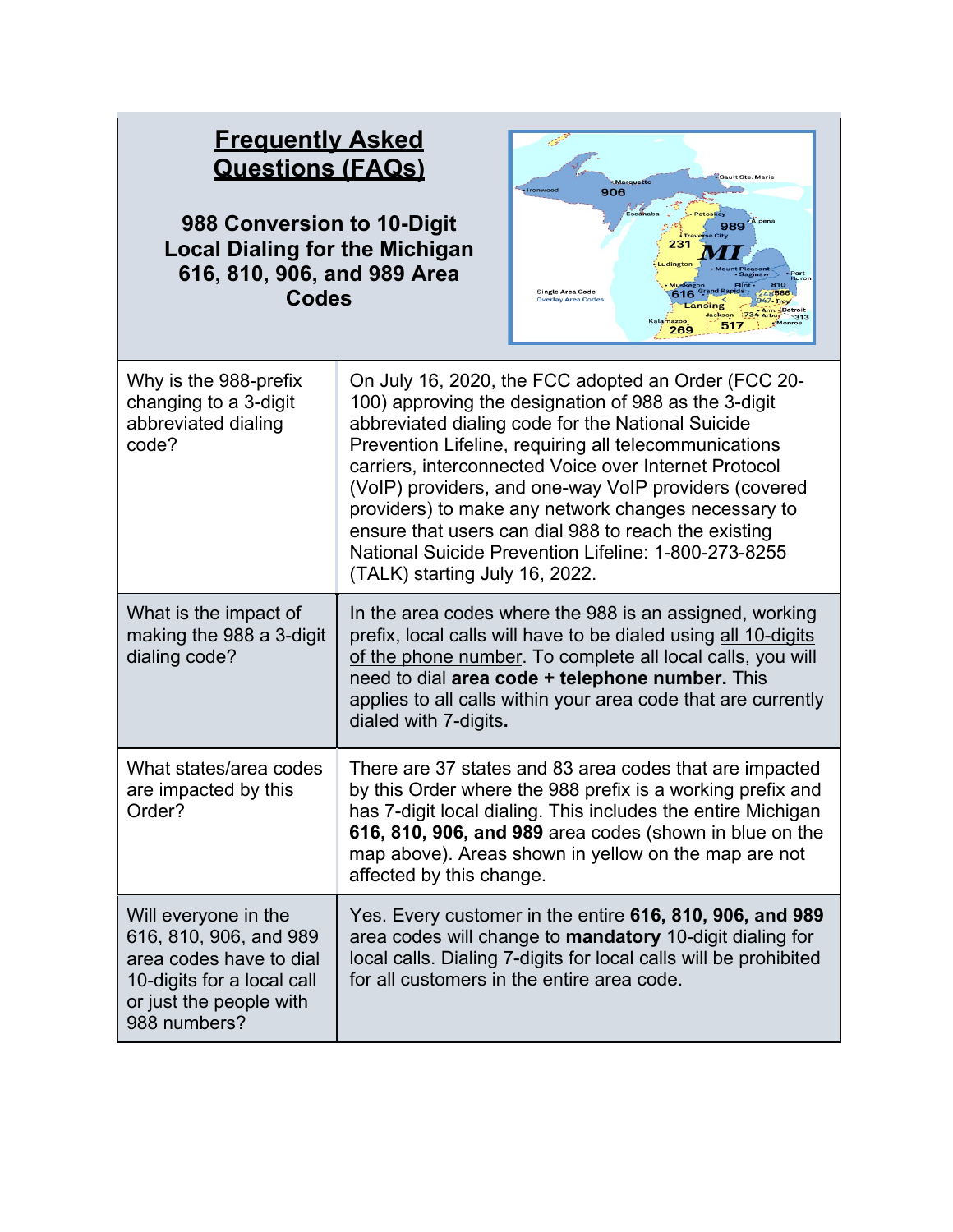| Why is 10-digit dialing<br>going to be required in<br>these area codes?              | The FCC ordered that these area codes be transitioned to<br>10-digit dialing to prevent problems with reaching the<br>National Suicide Prevention Lifeline using the 3-digit 988<br>code.                                                                                                                                                                                                                                                                                                                                                                                                                                                                                                                                                                                                                                                         |
|--------------------------------------------------------------------------------------|---------------------------------------------------------------------------------------------------------------------------------------------------------------------------------------------------------------------------------------------------------------------------------------------------------------------------------------------------------------------------------------------------------------------------------------------------------------------------------------------------------------------------------------------------------------------------------------------------------------------------------------------------------------------------------------------------------------------------------------------------------------------------------------------------------------------------------------------------|
| How is this going to<br>happen?                                                      | The North American Numbering Plan Administrator<br>(NANPA) developed, based on input from covered service<br>providers, an implementation schedule that will allow all<br>covered providers to meet the transition deadline in an<br>efficient manner that best accounts for the challenges<br>each covered provider faces.                                                                                                                                                                                                                                                                                                                                                                                                                                                                                                                       |
| Will I have to change<br>my phone number?                                            | No. One of the reasons for changing to 10-digit dialing is<br>to avoid the need to change people's telephone numbers.                                                                                                                                                                                                                                                                                                                                                                                                                                                                                                                                                                                                                                                                                                                             |
| Will I be able to begin<br>10-digit local dialing<br>before it becomes<br>mandatory? | Yes. Beginning April 24, 2021, you should start dialing 10<br>digits (area code + telephone number) for all local calls. If<br>you forget and dial just 7-digits, your call will still be<br>completed.                                                                                                                                                                                                                                                                                                                                                                                                                                                                                                                                                                                                                                           |
| When will 10-digit local<br>dialing become<br>mandatory?                             | Beginning October 24, 2021, you must dial 10-digits<br>(area code + telephone number) for all local calls. On and<br>after this date, local calls dialed with only 7-digits may not<br>be completed, and a recording will inform you that your<br>call cannot be completed as dialed. If you get this<br>recording, you must hang up and dial again using the<br>area code and the 7-digit telephone number.                                                                                                                                                                                                                                                                                                                                                                                                                                      |
| What other changes<br>need to be made?                                               | In addition to changing your dialing patterns, all services,<br>automatic dialing equipment, or other types of equipment<br>that are programmed to complete local calls using only 7-<br>digit numbers will need to be reprogrammed to complete<br>calls to 10-digit numbers. Some examples are:<br>life safety systems or medical monitoring devices<br>$\bullet$<br><b>PBXs</b><br>$\bullet$<br>fax machines<br>$\bullet$<br>Internet dial-up numbers<br>fire or burglar alarm and security systems or gates<br>$\bullet$<br>speed dialers<br>$\bullet$<br>mobile or other wireless phone contactlists<br>$\bullet$<br>call forwarding settings<br>$\bullet$<br>voicemail services and other similar functions<br>$\bullet$<br>Be sure to check your website, personal and business<br>stationery, advertising materials, personal and business |